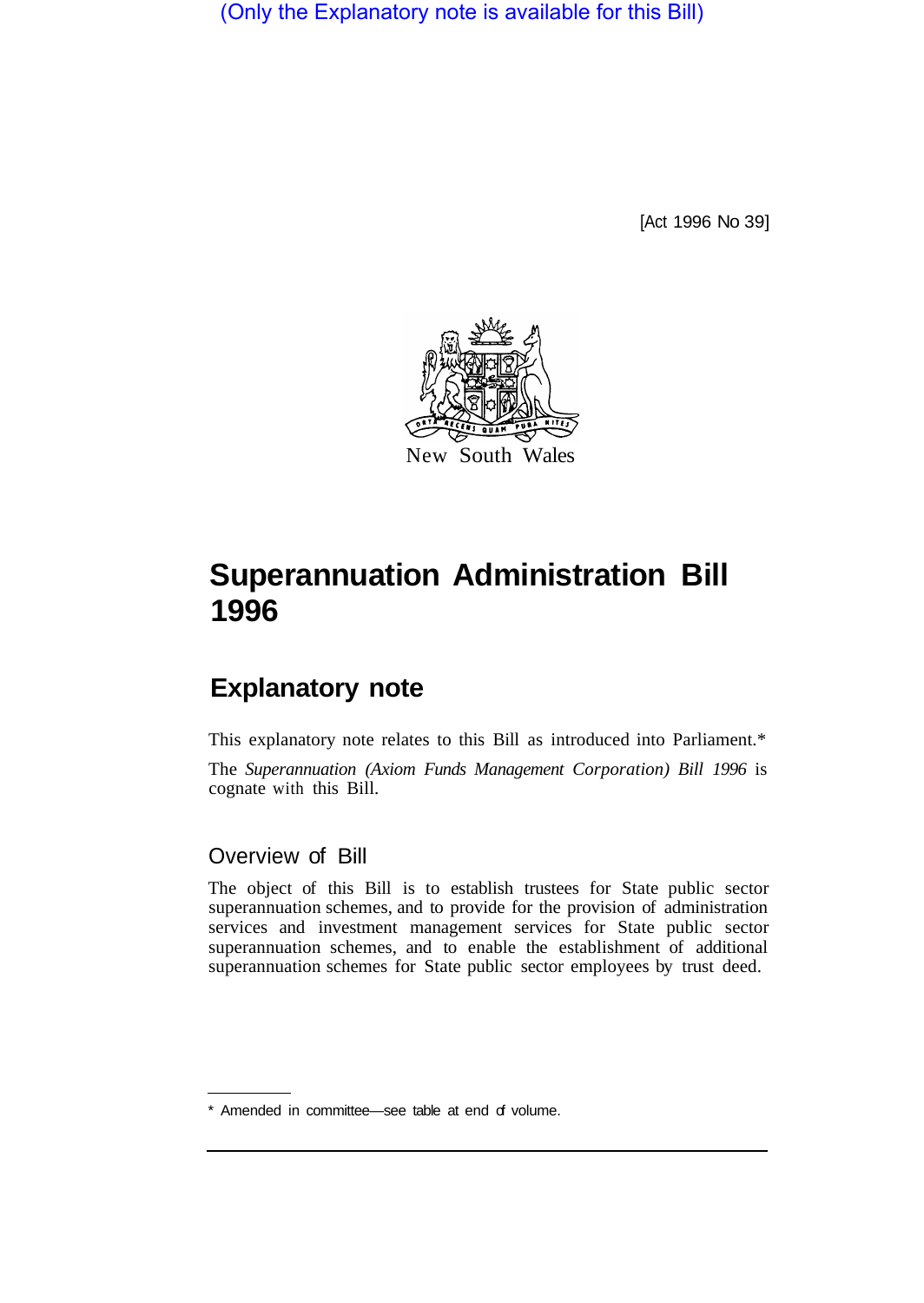Explanatory note

# Outline of provisions

# **Part 1 Preliminary**

**Clause l** sets out the name of the proposed Act.

**Clause 2** provides that the proposed Act is to commence on a day or days appointed by proclamation.

**Clause 3** sets out the objects of the proposed Act, which are to establish separate trustees for the accumulation style State public sector superannuation schemes (the FSS Trustee Corporation (FTC)) and the defined benefit style State public sector superannuation schemes (the SAS Trustee Corporation (STC)), to establish statutory bodies to provide scheme administration services (the Superannuation Administration Authority of New South Wales (SAA)) and to provide for investment services (to be provided for STC schemes by the Axiom Funds Management Corporation (AFMC)), to define their responsibilities and functions and to enable the establishment of additional superannuation schemes for State public sector employees by trust deed.

**Clause 4** defines words and expressions used in the proposed Act.

**Clause 5** enables additional superannuation schemes to be brought within the Act by proclamation.

**Clause 6** provides that introductory notes to Parts or Divisions and other notes in the text of the Act do not form part of the proposed Act.

# **Part 2 Trustee for FTC schemes (KC)**

# **Division 1 Establishment and principal functions of FTC**

**Clause 7** constitutes FTC.

**Clause 8** makes FTC the trustee for the FTC schemes. These schemes will be the First State Superannuation Scheme and the Public Sector Executives Superannuation Scheme. Both schemes are open to State public sector employees and both provide benefits of an "accumulation" kind rather than specified or defined benefits. FTC will be a trustee for the purposes of Division 2 of Part 2 of the *Trustee Act 1925,* which has the effect of applying the obligations, duties and rights of trustees under that Act to it.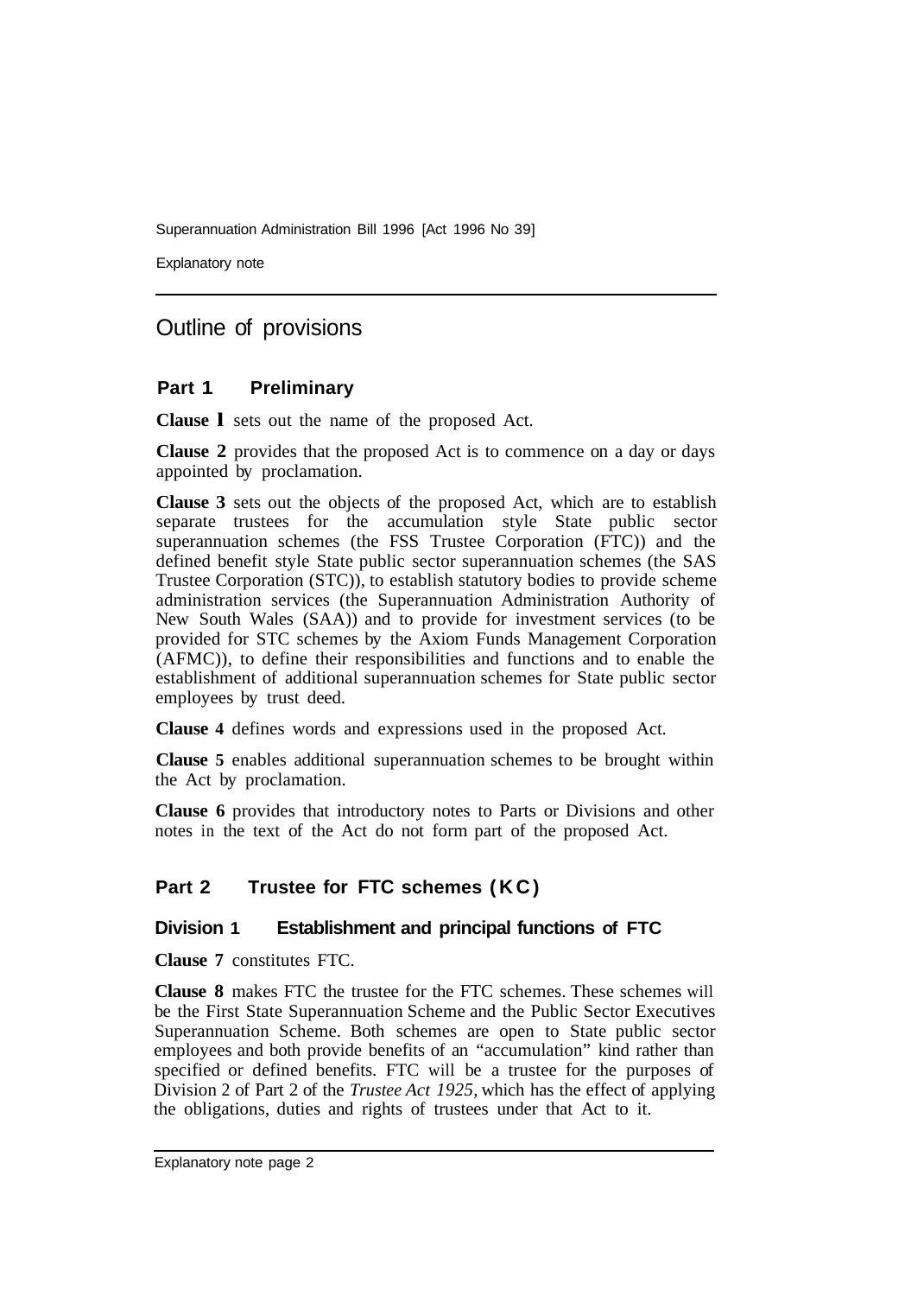Explanatory note

**Clause 9** sets out the principal functions of FTC, including the administration and investment and management of the FTC schemes and the FTC funds, providing for the custody of assets and securities of the FTC schemes, and the payment of benefits under the schemes.

**Clause 10** imposes on FTC duties to act honestly in relation to its trustee functions, to exercise due care, skill and diligence, to exercise its functions in the best interests of the beneficiaries under the FTC schemes and not to do anything that would hinder the exercise of its functions as trustee. All of these duties reflect those imposed on superannuation trustees under the *Superannuation Industry (Supervision) Act 1993* of the Commonwealth (the "Commonwealth Act"). FTC must also take into account Government policy statements, the interests of beneficiaries and the Heads of Government Agreement between the State and the Commonwealth Government as to requirements for State public sector superannuation schemes. The Commonwealth Act sets out the requirements for superannuation trustees and schemes, although it will not apply directly to the State public sector superannuation schemes the proposed Act will apply many of its requirements.

**Clause 11** sets out a procedure for laying Government policy statements given under proposed section 10 before each House of Parliament.

**Clause 12** confers on FTC power to enter into contracts or arrangements with other persons to provide superannuation investment management services for the FTC funds or part of them and to provide superannuation scheme administration services and custodial services, as well as for other services.

**Clause 13** confers on FTC all powers necessary or convenient for, or in connection with, the exercise of FTC's functions.

#### **Division 2 Investment of FTC funds**

**Clause 14** requires FTC to determine and give effect to an investment strategy and a reserves strategy for the FTC funds and sets out the matters FTC must have regard to in doing so.

**Clause 15** requires FTC, in exercising its function of investing and managing the FTC funds, to enter into a contract or an arrangement with an investment manager or managers for the provision of superannuation investment management services. FTC must ensure that any such manager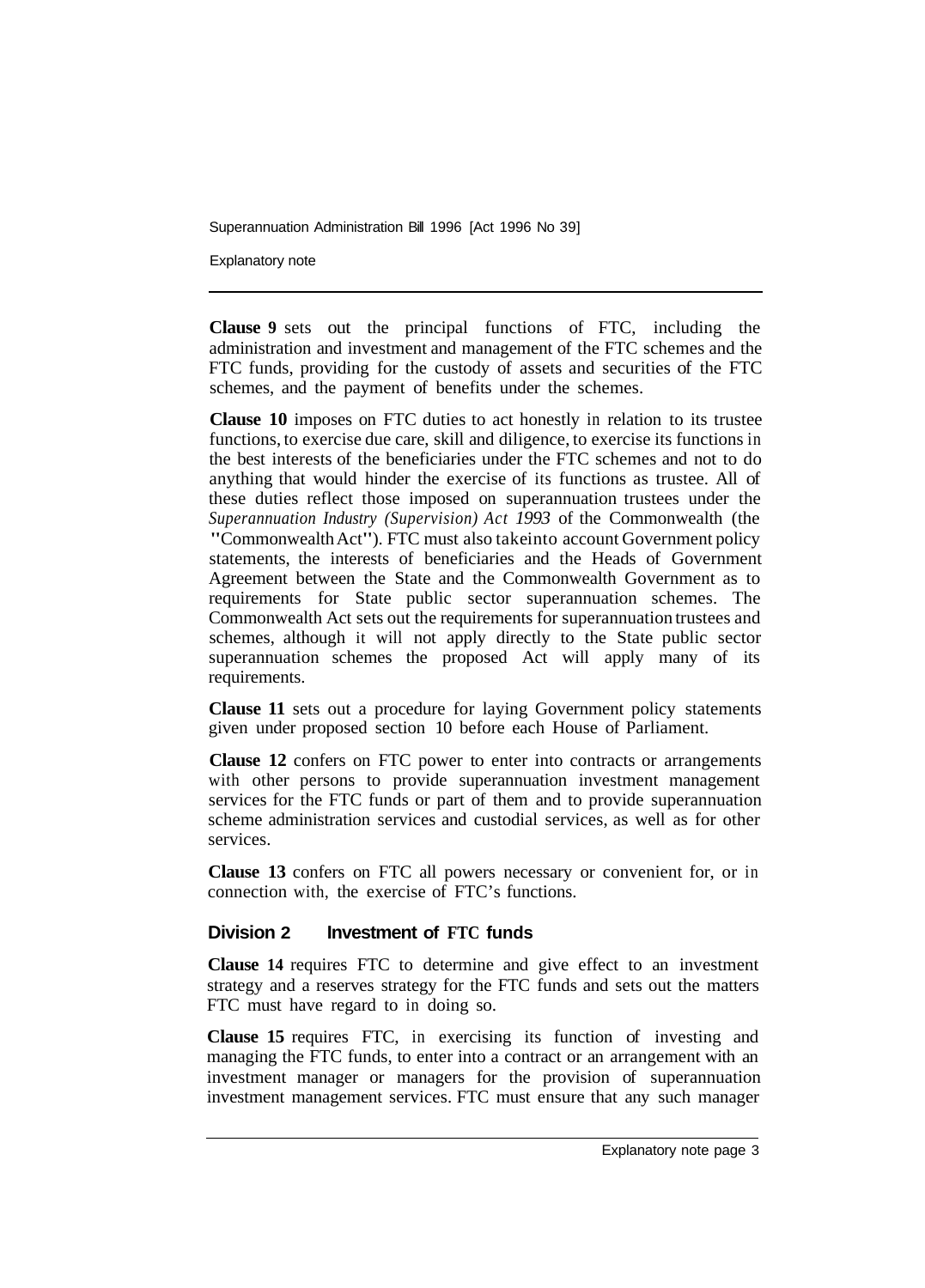Explanatory note

operates within FTC's investment powers and complies with its investment strategy and reserves strategy. FTC may, but is not required to, enter into a contract or an arrangement with AFMC.

**Clause 16** requires FTC to exercise its function of providing for the custody of the assets and securities of an FTC scheme by entering into a contract or an arrangement with a person to provide custodial services. FTC must ensure that the person operates within FTC's powers and complies with FTC's policies.

**Clause 17** sets out FTC's borrowing and investment powers.

**Clause 18** places restrictions on investment of the FTC fund, including prohibiting investment other than on an arms-length basis.

#### **Division 3 Administration of FTC schemes**

**Clause 19** requires FTC to exercise its function of administering the FTC schemes by entering into a contract or an arrangement with a person to provide superannuation scheme administration services. FTC must ensure that any such person operates within FTC's powers and complies with its policies. FTC may, but is not required to, enter into a contract or an arrangement with SAA.

**Clause 20** enables FTC to enter into contracts or arrangements for the provision of additional benefits under the FTC schemes, in the event of the death or invalidity of a scheme member.

**Clause 21** enables FTC to compromise or otherwise settle claims.

**Clause 22** enables FTC to determine disputes relating to FTC schemes.

**Clause 23** confers on FTC power to request evidence from third parties for the purpose of settling claims or determining disputes.

#### **Division 4 Management of FTC**

**Clause 24** establishes the FTC Board. It is to have 9 part-time members appointed by the Minister and is to manage and control the affairs of FTC. Four members are to represent the interests of employers and four are to represent the interests of employees, the other member is to be the Chairperson.

**Clause 25** provides for the appointment of the Chairperson of the FTC Board by the Minister and sets out the experience required for appointment. The Minister must consult with the Labor Council of New South Wales before making the appointment.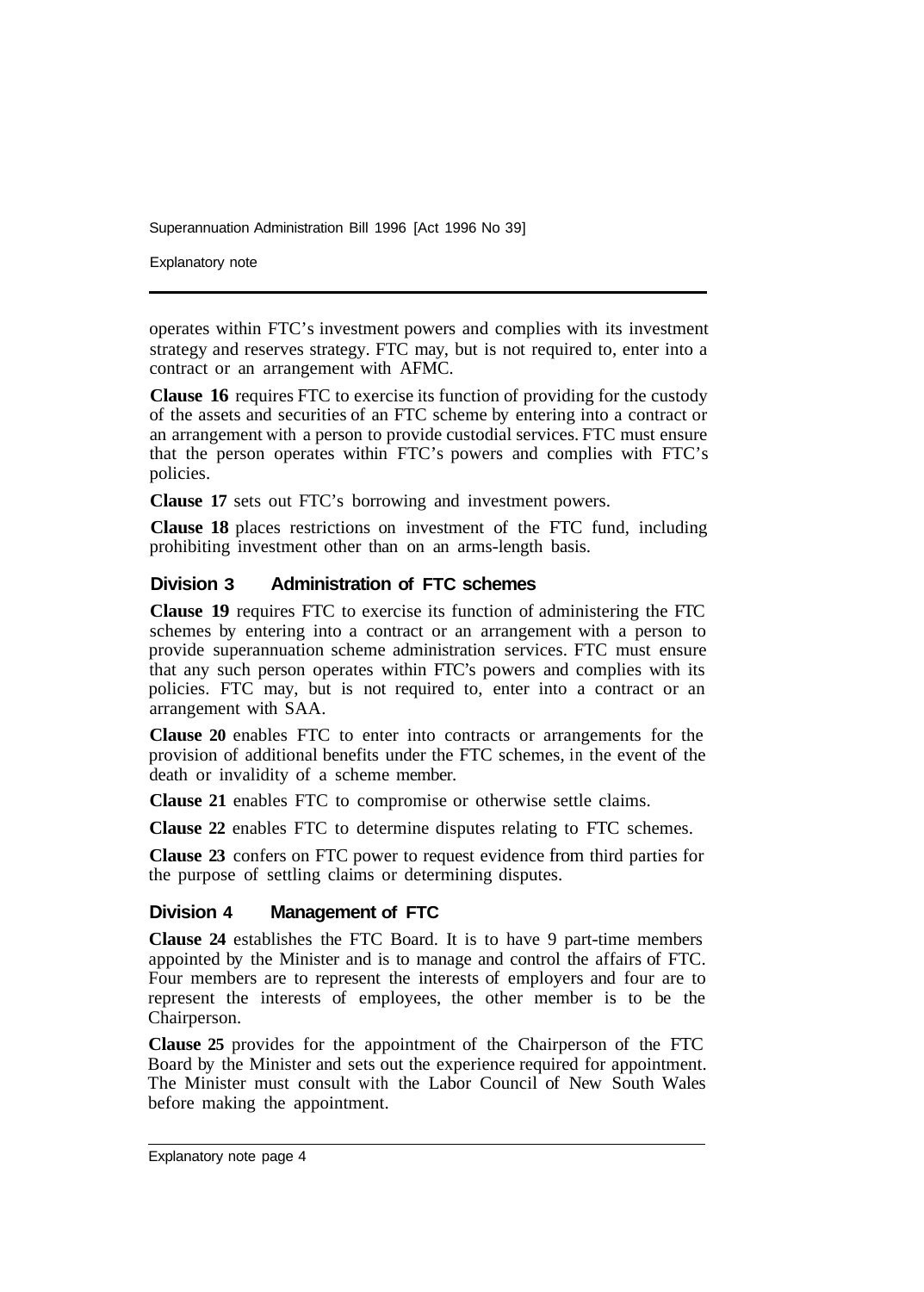Explanatory note

**Clause 26** sets out the requirements for the appointment of the employer representative members.

**Clause 27** sets out the requirements for the appointment of the employee representative members.

**Clause 28** imposes a duty on members of the FTC Board to exercise a reasonable degree of care and diligence for the purpose of ensuring that FTC carries out its duties as trustee.

**Clause 29** provides for the appointment of a chief executive officer of FTC and confers on the chief executive officer the function of exercising the day-to-day management of FTC. The chief executive officer will be subject to the control and direction of the FTC Board.

**Clause 30** provides for the employment of FTC staff.

**Clause 31** enables FTC to appoint agents.

**Clause 32** gives FTC the power to delegate its functions.

**Clause 33** enables the FTC Board to establish committees to give advice and assistance to the Board in connection with any particular matter or function of the Board.

**Clause 34** requires FTC to prepare a corporate plan for each financial year and sets out the matters it is to contain.

**Clause 35** exempts an FTC Board member, or a person acting under the direction of FTC or the Board, from liability for an act or omission done or omitted in good faith for the purpose of executing the proposed Act or any other Act. The proposed section also provides for the FTC funds to indemnify FTC for liability resulting from actions, liabilities, claims or demands against FTC.

# **Division 5 Financial provisions**

**Clause 36** requires FTC to maintain an FTC Administration Account.

**Clause 37** provides for FTC's administration costs to be charged against the Administration Account and for their recovery from employers, members and former members of, and contributors and former contributors to, the FTC schemes. FTC is to determine the amount, rate or basis for contribution to administration costs.

**Clause 38** provides for the source of payment of administration costs in the FTC schemes.

**Clause 39** makes the year commencing l July the financial year of FTC.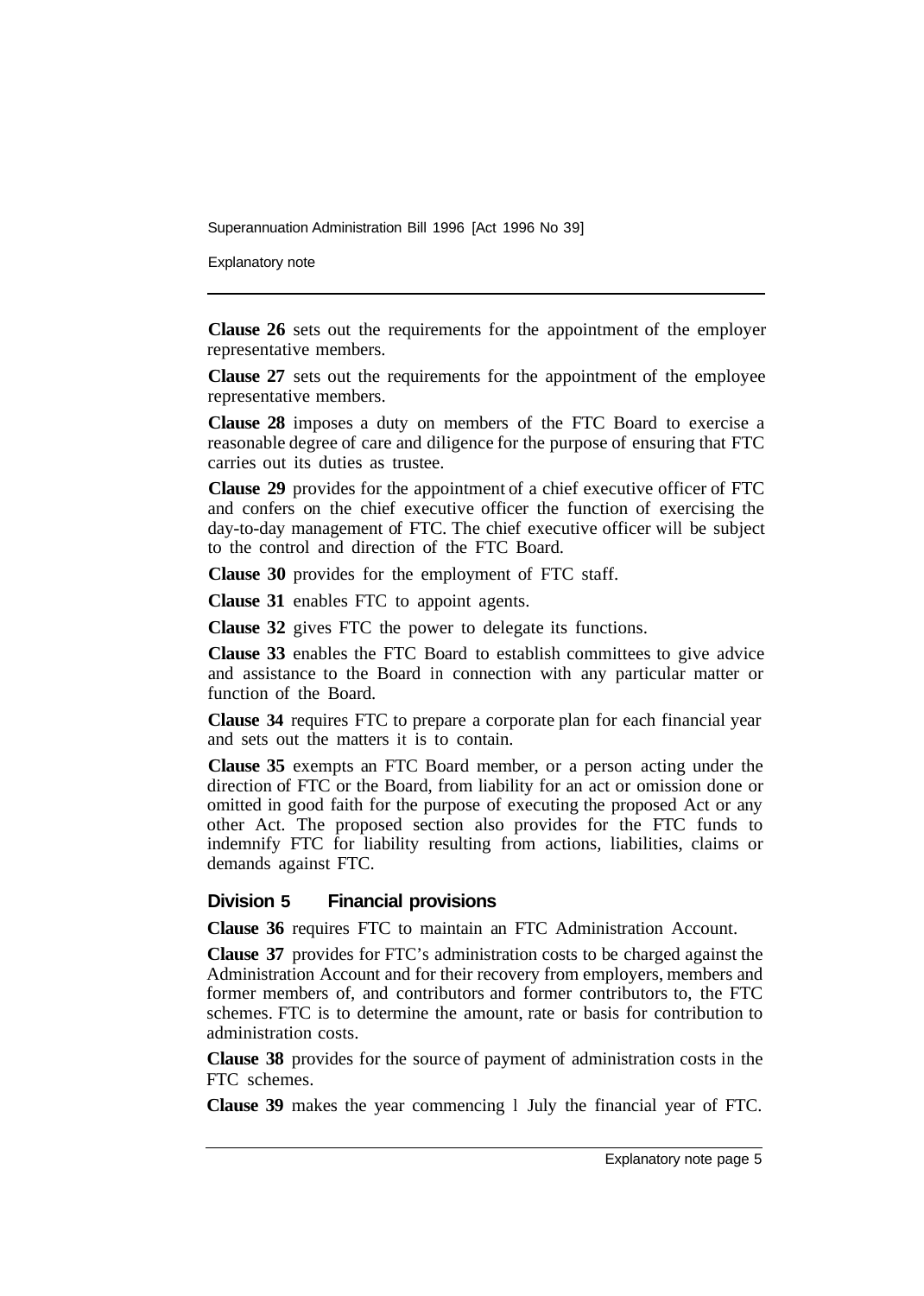Explanatory note

#### **Division 6 Miscellaneous**

**Clause 40** enables a person aggrieved by a decision of FTC about a dispute to appeal to the Industrial Relations Commission in Court Session.

**Clause 41** requires the FTC Board to report matters having a significant adverse effect on the functions of FTC to the Minister. The report must be made within 3 days of becoming aware of the matter. Written notice must be given of any event which results in an inability to pay benefits.

**Clause 42** enables the Minister to request information from time to time from FTC.

**Clause 43** provides for the manner and form of accounts and other records relating to FTC schemes.

**Clause 44** provides for the manner in which documents may be served on FTC.

**Clause 45** removes the need to prove (unless evidence to the contrary is given) matters relating to the constitution and resolutions of FTC and appointments of FTC Board members and their meetings.

**Clause 46** enables FTC to recover money owed to it as a debt in a court of competent jurisdiction.

**Clause 47** provides for the keeping and use of FTC's seal.

# **Part 3 Trustee for STC schemes (STC)**

#### **Division 1 Establishment and principal functions of STC**

**Clause 48** continues the State Authorities Superannuation Board and renames it the SAS Trustee Corporation.

**Clause 49** makes STC the trustee for the STC schemes. These schemes will include the State Superannuation Scheme, the State Authorities Superannuation Scheme, the State Authorities Non-contributory Superannuation Scheme and the Police Superannuation Scheme and other schemes. None of these schemes are currently open to new members, though some still have contributors. They all provide benefits of a specified kind or defined benefits, related to contributions and years of service. STC will be a trustee for the purposes of Division 2 of Part 2 of the *Trustee Act 1925,* which has the effect of applying the obligations, duties and rights of trustees under that Act to it.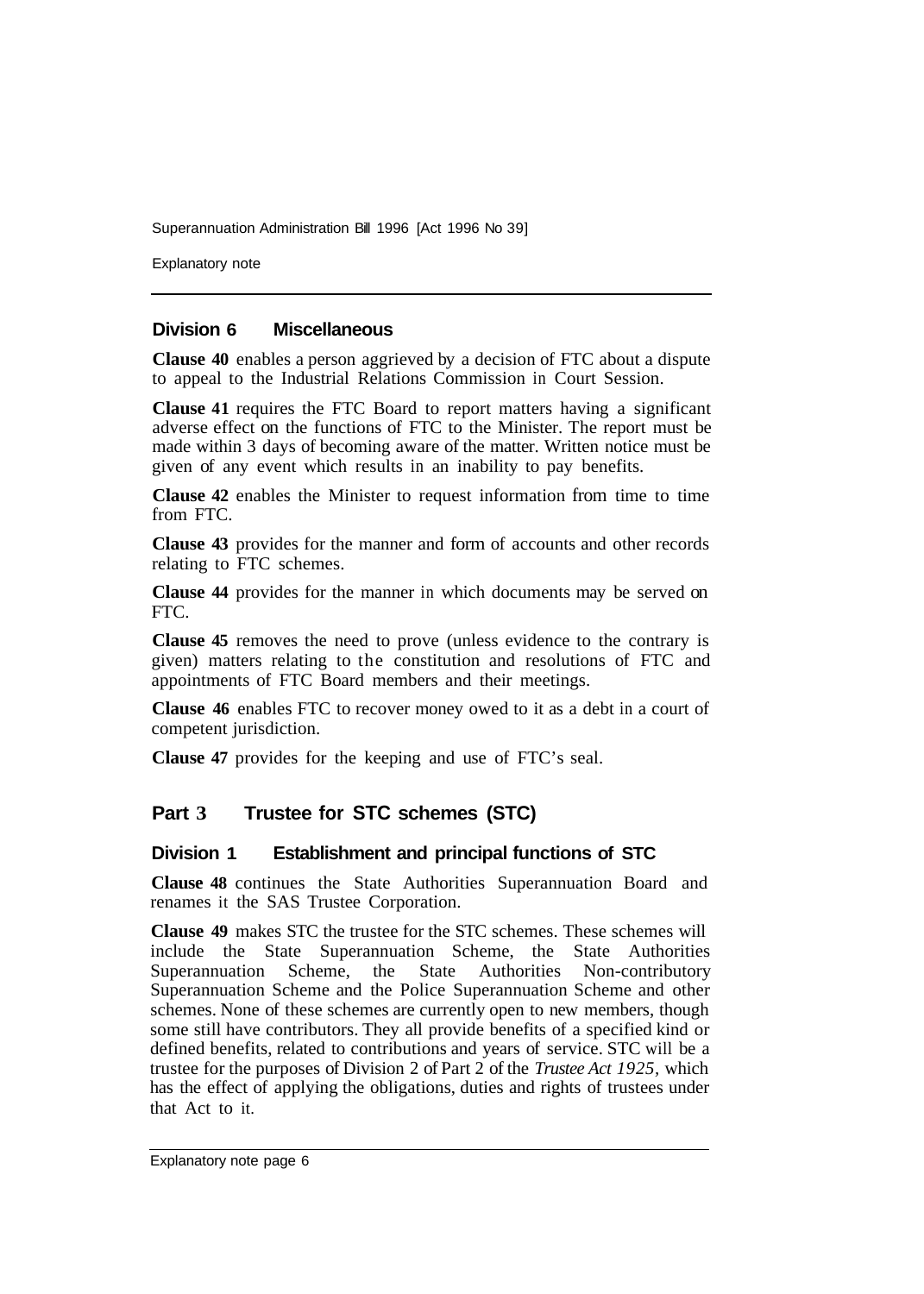Explanatory note

**Clause 50** sets out the principal functions of STC, including the administration and investment and management of the STC schemes and the STC funds, providing for the custody of assets and securities of the STC schemes, and the payment of benefits under the schemes.

**Clause 51** imposes on STC duties to act honestly in relation to its trustee functions, to exercise due care, skill and diligence, to exercise its functions in the best interests of the beneficiaries under the STC schemes and not to do anything that would hinder the exercise of its functions as trustee. All of these duties reflect those imposed on superannuation trustees under the *Superannuation Industry (Supervision) Act I993* of the Commonwealth (the "Commonwealth Act"). STC must also take into account Government policy statements, the interests of beneficiaries and the Heads of Government Agreement between the State and the Commonwealth Government as to requirements for State public sector superannuation schemes as well as future liabilities. The Commonwealth Act sets out the requirements for superannuation trustees and schemes, although it will not apply directly to the State public sector superannuation schemes the proposed Act will apply many of its requirements.

**Clause 52** sets out a procedure for laying Government policy statements given under proposed section 51 before each House of Parliament.

**Clause 53** confers on STC power to enter into contracts or arrangements with other persons to provide superannuation investment management services for one or more of the STC funds, or part of an STC fund, and to provide superannuation scheme administration services and custodial services, as well as for other services.

**Clause 54** prohibits STC from entering into a contract or an arrangement under proposed section 53 (1) (a), (b) or (c) except with the Minister's consent.

**Clause 55** enables the Minister to give directions to STC as to the exercise of its functions if the Minister is of the opinion that an act or omission by STC has had or may have a significant adverse effect on the Consolidated Fund or the financial management of the State. STC must comply with any such direction.

**Clause 56** sets out a procedure for laying Ministerial directions to STC before Parliament within 14 sitting days after any such direction is given.

**Clause 57** confers on STC all powers necessary or convenient for, or in connection with, the exercise of STC's functions.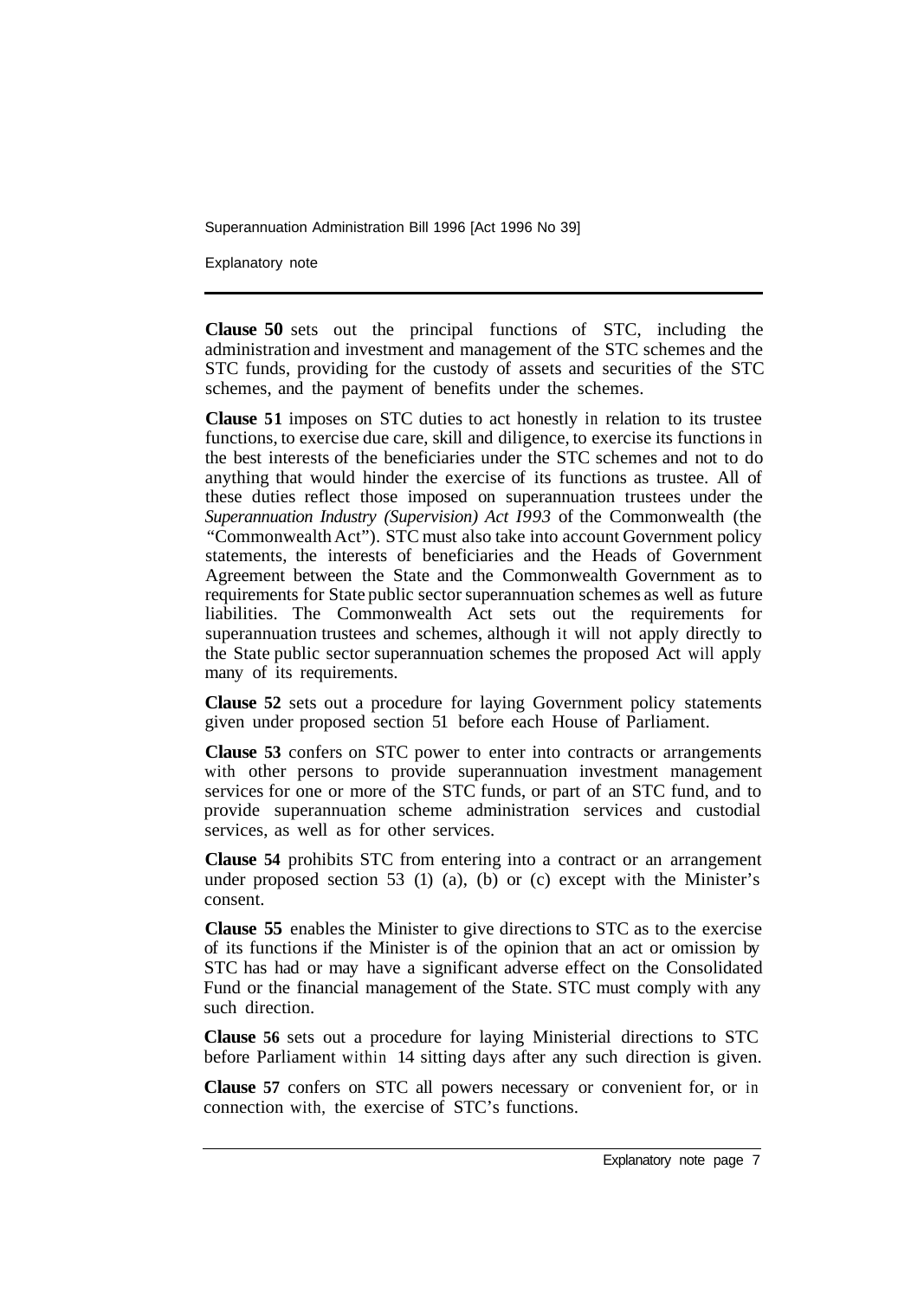Explanatory note

#### **Division 2 Investment of STC funds**

**Clause 58** requires STC to determine and give effect to an investment strategy and a reserves strategy for the STC funds and sets out the matters STC must have regard to in doing so.

**Clause 59** requires STC, in exercising its function of investing and managing the STC funds, to enter into a contract or an arrangement with an investment manager or managers for the provision of superannuation investment management services. STC must ensure that any such manager operates within STC's investment powers and complies with its investment strategy and reserves strategy.

**Clause 60** provides that STC must enter into a contract or an arrangement with AFMC to be the first investment manager. The contract or arrangement is to be for a fixed period, determined by the Minister, from the commencement of the proposed section. After the end of that period, STC may enter another contract or arrangement with AFMC (or its successors) or with another service provider.

**Clause 61** requires STC to exercise its function of providing for the custody of the assets and securities of an STC scheme by entering into a contract or an arrangement with a person to provide custodial services. STC must ensure that the person operates within STC's powers and complies with STC's policies.

**Clause 62** sets out STC's borrowing and investment powers.

**Clause 63** places restrictions on investment of the STC fund, including prohibiting investment other than on an arms-length basis.

#### **Division 3 Administration of STC schemes**

**Clause 64** requires STC to exercise its function of administering the STC schemes by entering into a contract or an arrangement with a person to provide superannuation scheme administration services. STC must enter into a contract or an arrangement with SAA and must ensure that any such person operates within STC's powers and complies with its policies.

**Clause 65** enables STC to enter into contracts or arrangements for the provision of additional benefits under STC schemes, in the event of the death or invalidity of a scheme member.

**Clause 66** enables STC to compromise or otherwise settle claims.

**Clause 67** enables STC to determine disputes relating to STC schemes.

**Clause 68** confers on STC power to request evidence from third parties for the purpose of settling claims or determining disputes.

Explanatory note page 8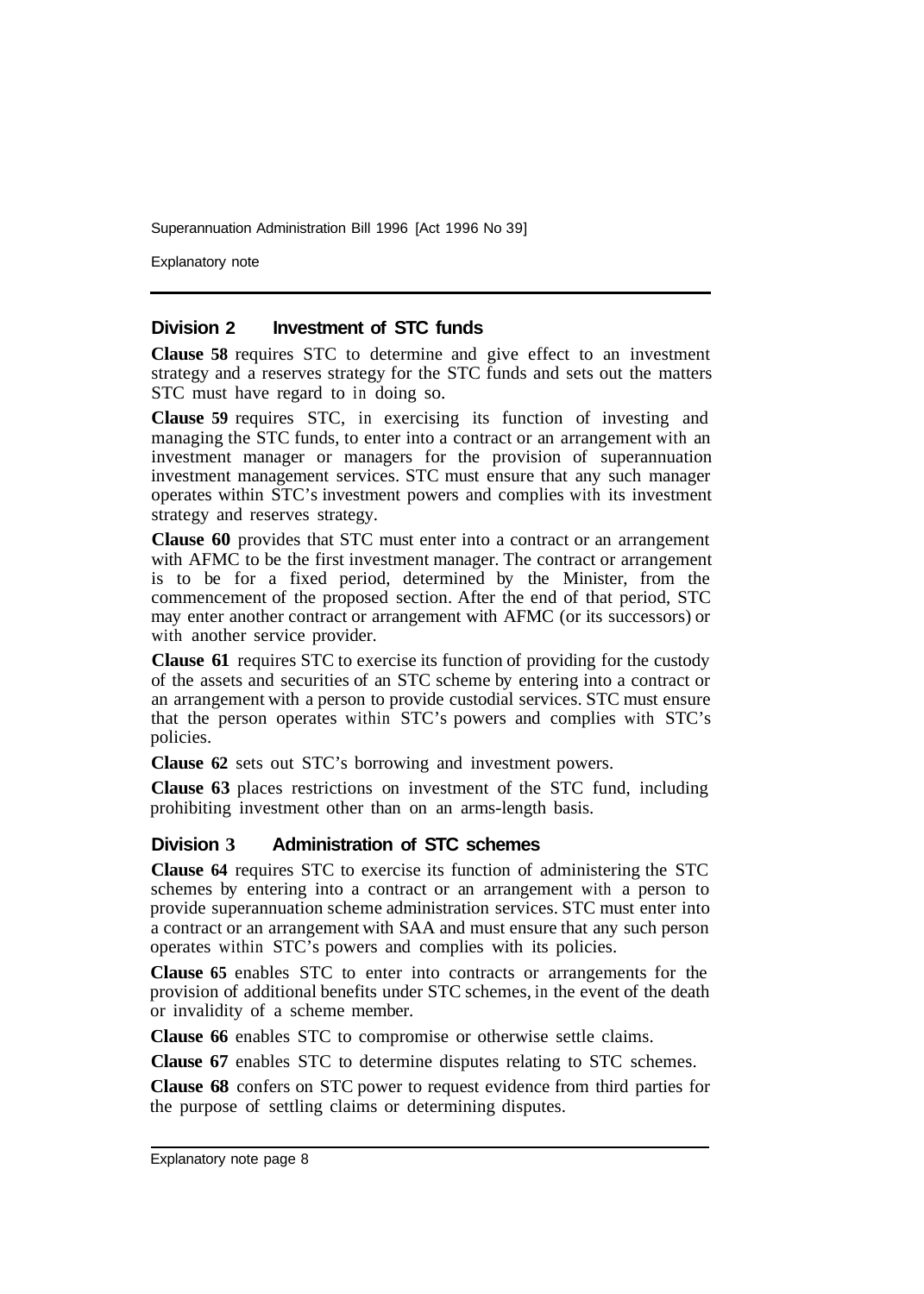Explanatory note

#### **Division 4 Management of STC**

**Clause 69** establishes the STC Board. It is to have 8 part-time members and 1 full-time member appointed by the Minister and is to manage and control the affairs of STC. Four members are to represent the interests of employers and four are to represent the interests of employees (one of these is to be a full-time member).

**Clause 70** provides for the appointment of the Chairperson of the STC Board by the Minister and sets out the experience required for appointment. The Minister must consult with the Labor Council of New South Wales before making the appointment.

**Clause 71** sets out the requirements for the appointment of the employer representative members.

**Clause 72** sets out the requirements for the appointment of the employee representative members.

**Clause 73** imposes a duty on members of the STC Board to exercise a reasonable degree of care and diligence for the purpose of ensuring that STC carries out its duties as trustee.

**Clause 74** provides for the appointment of a chief executive officer of STC and confers on the chief executive officer the function of exercising the day-to-day management of STC. The chief executive officer will be subject to the control and direction of the STC Board.

**Clause 75** provides for the employment of STC staff.

**Clause 76** enables STC to appoint agents.

**Clause 77** gives STC the power to delegate its functions.

**Clause 78** enables the STC Board to establish committees to give advice and assistance to the Board in connection with any particular matter or function of the Board.

**Clause 79** requires STC to prepare a corporate plan for each financial year and sets out the matters it is to contain.

**Clause 80** exempts an STC Board member, or a person acting under the direction of STC or the Board, from liability for an act or omission done or omitted in good faith for the purpose of executing the proposed Act or any other Act. The proposed section also provides for the STC funds to indemnify STC for liability resulting from actions, liabilities, claims or demands against STC.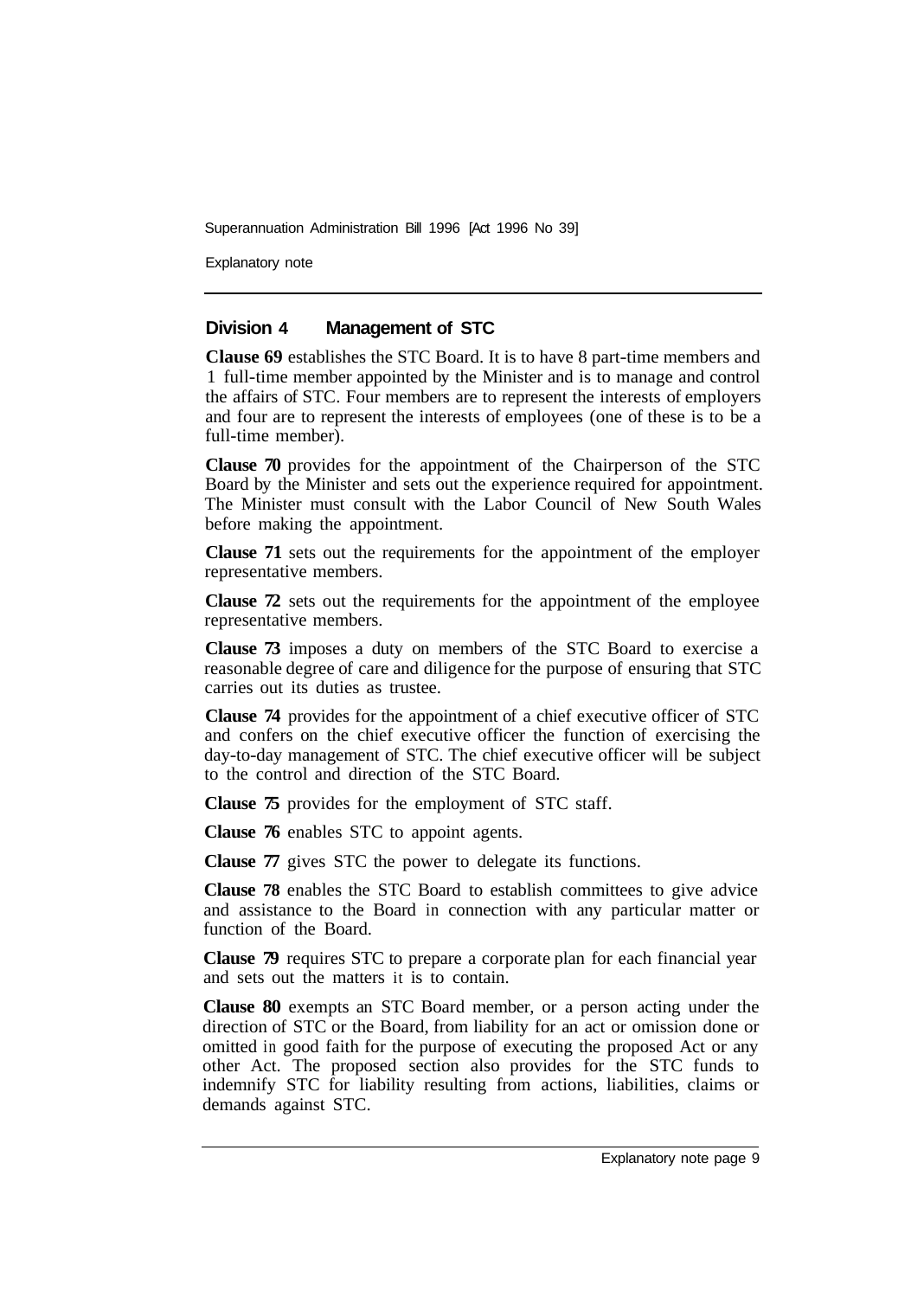Explanatory note

#### **Division 5 Financial provisions**

**Clause 81** continues the amalgamation of the STC funds under the *Superannuation Administration Act 1991,* with each fund having a separate account.

**Clause 82** enables STC to re-establish the amalgamated funds as separate funds and to amalgamate separated funds.

**Clause 83** confers on STC any powers necessary or convenient in relation to the re-establishment of separate funds or their amalgamation.

**Clause 84** requires STC to maintain an STC Administration Account.

**Clause 85** provides for STC's administration costs to be charged against the Administration Account and for their recovery from employers, members and former members of, and contibutors and former contributors to, the STC schemes. STC is to determine the amount, rate or basis for contribution to administration costs.

**Clause 86** provides for the source of payment of administration costs in the STC schemes.

**Clause 87** makes the year commencing **1** July the financial year of STC.

#### **Division 6 Miscellaneous**

**Clause 88** enables a person aggrieved by a decision of STC about a dispute to appeal to the Industrial Relations Commission in Court Session.

**Clause 89** requires the STC Board to report matters having a significant adverse effect on the functions of STC to the Minister. The report must be made within 3 days of becoming aware of the matter. Written notice must be given of any event which results in an inability to pay benefits.

**Clause 90** enables the Minister to request information from time to time from STC.

**Clause 91** provides for the manner and form of accounts and other records relating to STC schemes.

**Clause 92** provides for the manner in which documents may be served on STC.

**Clause 93** removes the need to prove (unless evidence to the contrary is given) matters relating to the constitution and resolutions of STC and appointments of STC Board members and their meetings.

**Clause 94** enables STC to recover money owed to it as a debt in a court of competent jurisdiction.

**Clause 95** provides for the keeping and use of STC's seal.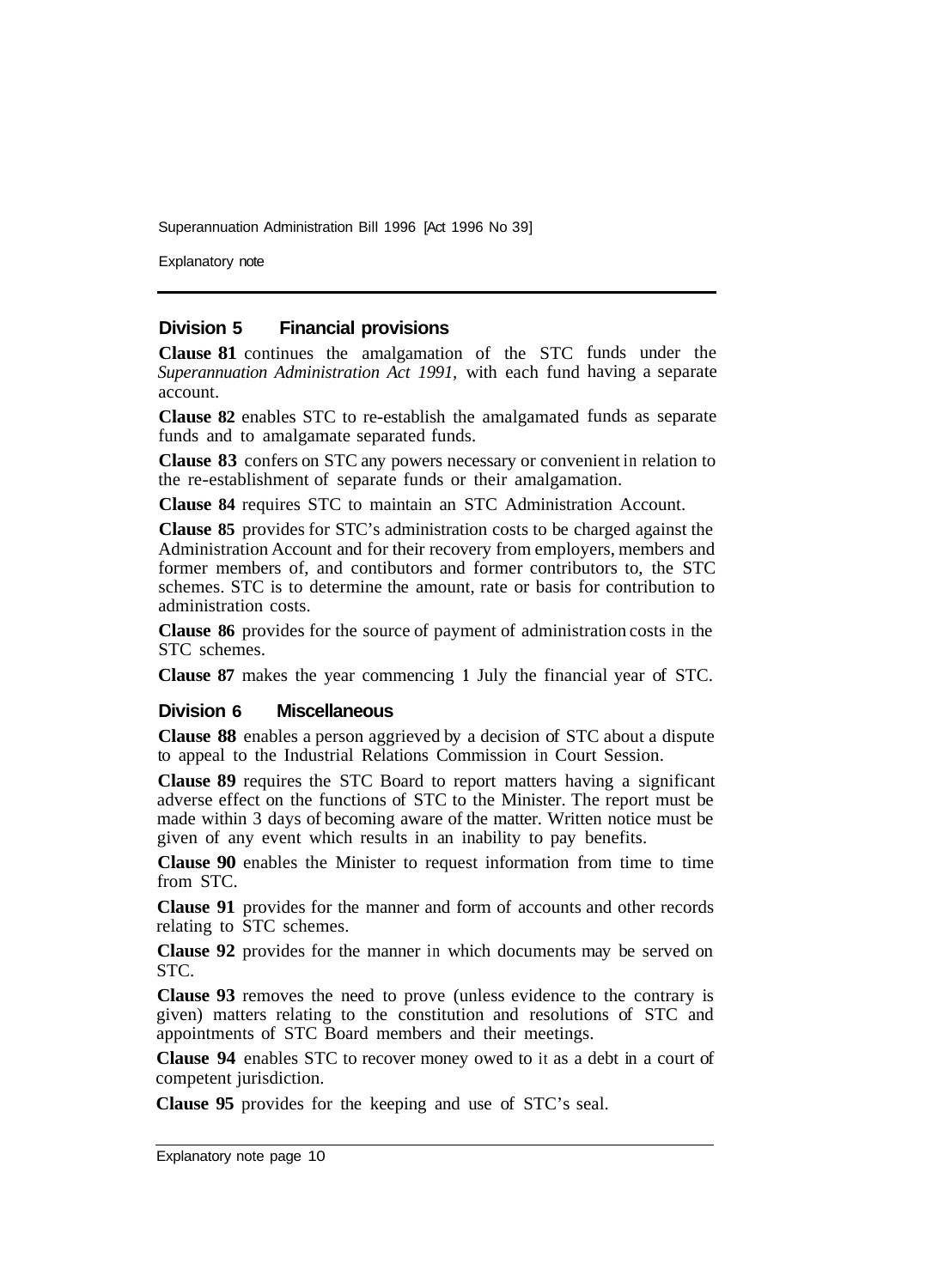Explanatory note

# **Part 4 Superannuation Administration Authority (SAA)**

# **Division 1 Establishment and principal functions of SAA**

**Clause 96** constitutes the Superannuation Administration Authority of New South Wales.

**Clause 97** gives SAA the functions of providing superannuation scheme administration services for State public sector superannuation schemes on behalf of trustees and other ancillary functions, including entering into contracts or arrangements with scheme trustees and other administrative functions.

**Clause 98** sets out services which are taken to be superannuation scheme administration services, including collecting contributions, keeping and maintaining member records, preparing financial statements on behalf of trustees and processing claims and the payment of benefits.

**Clause 99** requires SAA to charge consideration for the provision of its services.

**Clause 100** confers on SAA power to enter into contracts or arrangements with trustees to provide superannuation scheme administration services. SAA may enter into such a contract or an arrangement with FTC in relation to the ETC schemes. SAA must enter into such a contract or arrangement with STC in relation to the STC schemes.

**Clause 101** confers on SAA all powers necessary or convenient for, or in connection with, the exercise of SAA's functions.

# **Division 2 Management of SAA**

**Clause 102** provides for the appointment of a chief executive officer of SAA and his or her conditions of appointment.

**Clause 103** provides that the chief executive officer is to manage and control the affairs of SAA and that any act, matter or thing done in the name of, or on behalf of, SAA by the chief executive officer is taken to have been done by SAA.

**Clause 104** makes SAA subject to the direction and control of the Minister in the exercise of its functions.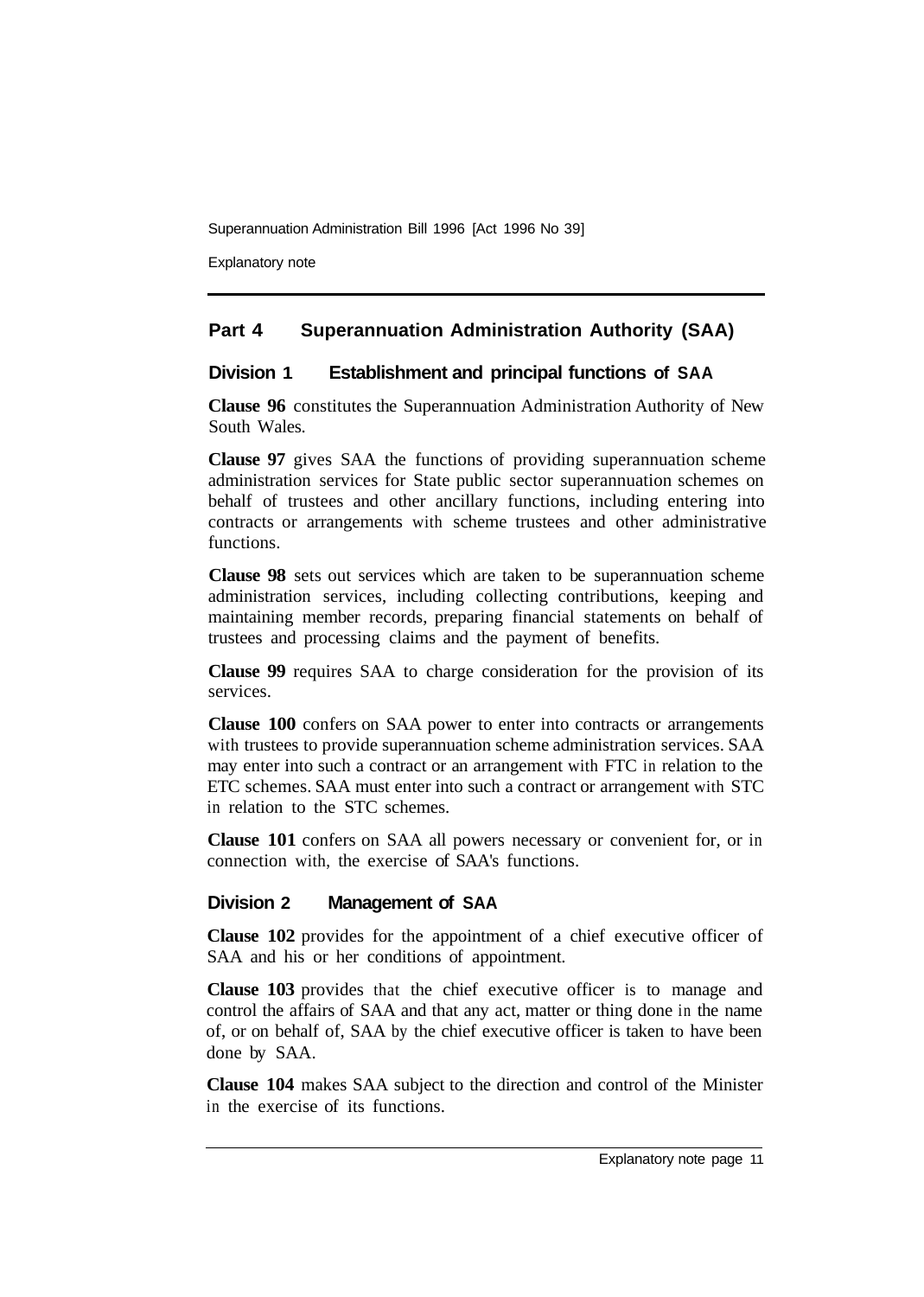Explanatory note

**Clause 105** enables SAA to employ staff and to fix their wages, salary and conditions and to engage consultants.

**Clause 106** gives SAA the power to delegate its functions.

**Clause 107** requires SAA to prepare a corporate plan for each financial year and sets out the matters it is to contain.

**Clause 108** exempts the chief executive officer of SAA, or any person acting under the direction of SAA or the chief executive officer from liability for an act or thing done or omitted to be done in good faith for the purpose of executing the proposed Act or any other Act.

#### **Division 3 Financial provisions**

**Clause 109** requires SAA to maintain an SAA Administration Account.

**Clause 110** provides for SAA's administration costs to be charged against the Administration Account and for the recovery of costs related to the STC funds from STC.

**Clause l11** sets out SAA's borrowing and investment powers and exempts SAA from stamp duty.

**Clause 112** makes the year commencing **1** July the financial year of SAA.

#### **Division 4 Miscellaneous**

**Clause 113** requires the chief executive officer of SAA to report matters having a significant effect on the functions of SAA to the Minister. The report must be made within 3 days of becoming aware of the matter.

**Clause 114** enables the Minister to request information from time to time from SAA.

**Clause 115** provides for the manner in which documents may be served on SAA.

**Clause 116** provides for the recovery of money owing to SAA as a debt in a court of competent jurisdiction.

**Clause 117** enables SAA to publish procedures or guidelines as to conflicts of interests in relation to contracts and other commercial arrangements with **SAA.** 

**Clause 118** provides for the keeping and use of SAA's seal.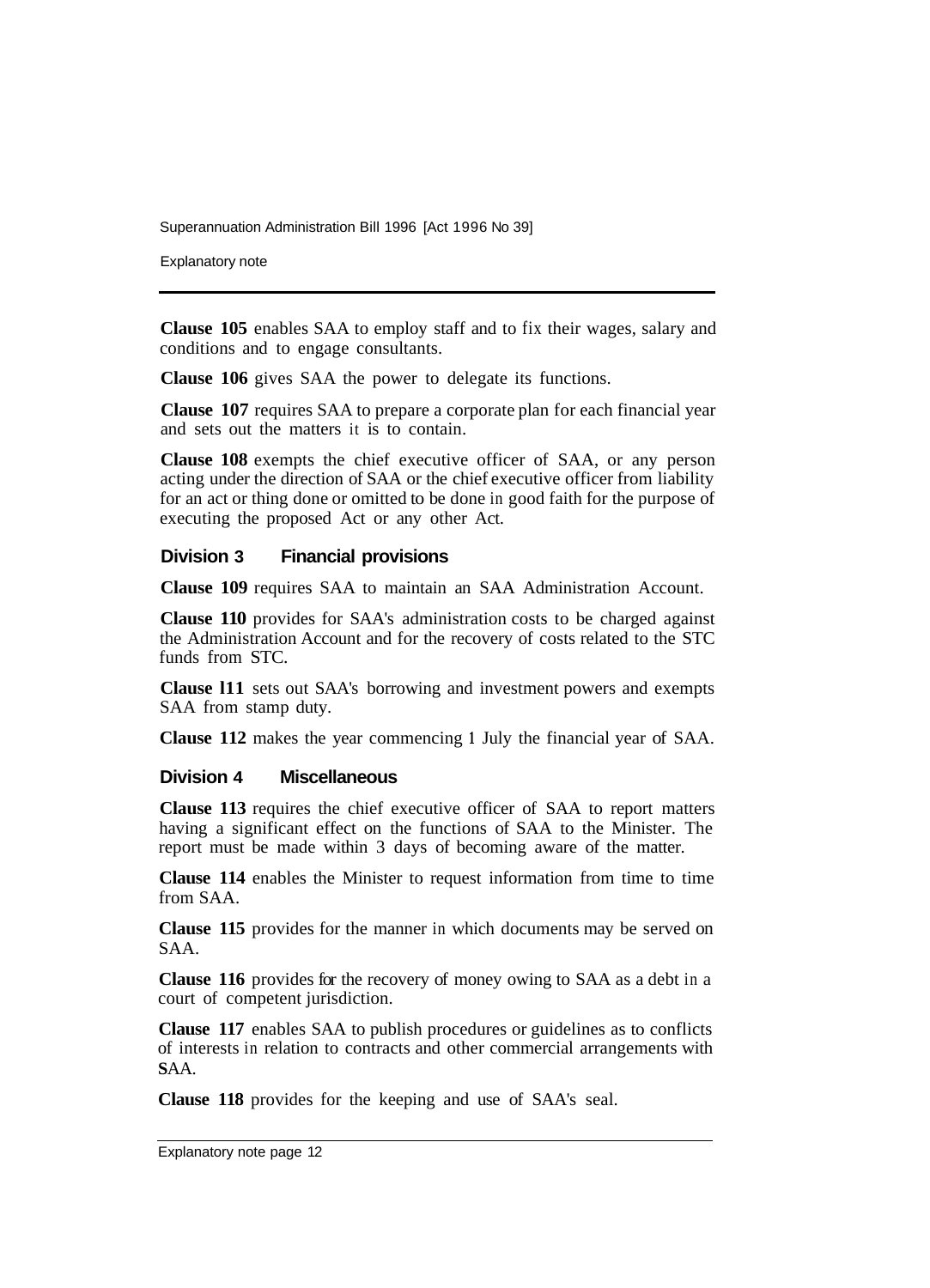Explanatory note

#### **Part 5 Miscellaneous**

#### **Division 1 Offences and remedies relating to officers**

**Clause 119** makes it an offence for the chief executive officer of a superannuation authority, a member of the Board of an authority or another person who is concerned in, or takes part in, the authority's management, to fail to act honestly in the exercise of powers, and discharge of functions as such an officer (maximum penalty \$50,000 or 5 years imprisonment). It also makes it an offence for such a person to fail to use a reasonable degree of care and diligence when exercising powers and discharging functions (maximum penalty \$10,000), to make improper use of information acquired because of his or her position and to use his or her position to gain an advantage or to cause detriment to the authority (maximum penalty for each offence \$50,000 or 5 years imprisonment). FTC, STC, SAA and AFMC are superannuation authorities.

**Clause 120** enables a superannuation authority to recover, as a debt owed to it, any profit made by a person from a contravention of proposed section 119 or loss or damage caused to- the authority by such a contravention.

**Clause 121** enables persons other than FTC or STC to recover for loss or damage suffered as a result of a contravention of proposed sections relating to the trustees' and Board members' duties from any person knowingly involved in the contravention.

**Clause 122** provides a defence for an action under proposed section 121 where the contravention concerned an investment and the investment was in accordance with the investment strategy.

**Clause 123** provides a defence for an action under proposed section 121 where the contravention concerned FTC or STC funds reserves and their management was in accordance with the reserves strategy.

**Clause 124** sets out defences for actions under proposed section 121 where it can be shown there was a reasonable mistake or reasonable reliance on information supplied by another person or that the contravention was due to the act or default of another person or an accident or some other cause beyond the person's control.

#### **Division 2 General provisions**

**Clause 125** provides that the proposed Act binds the Crown.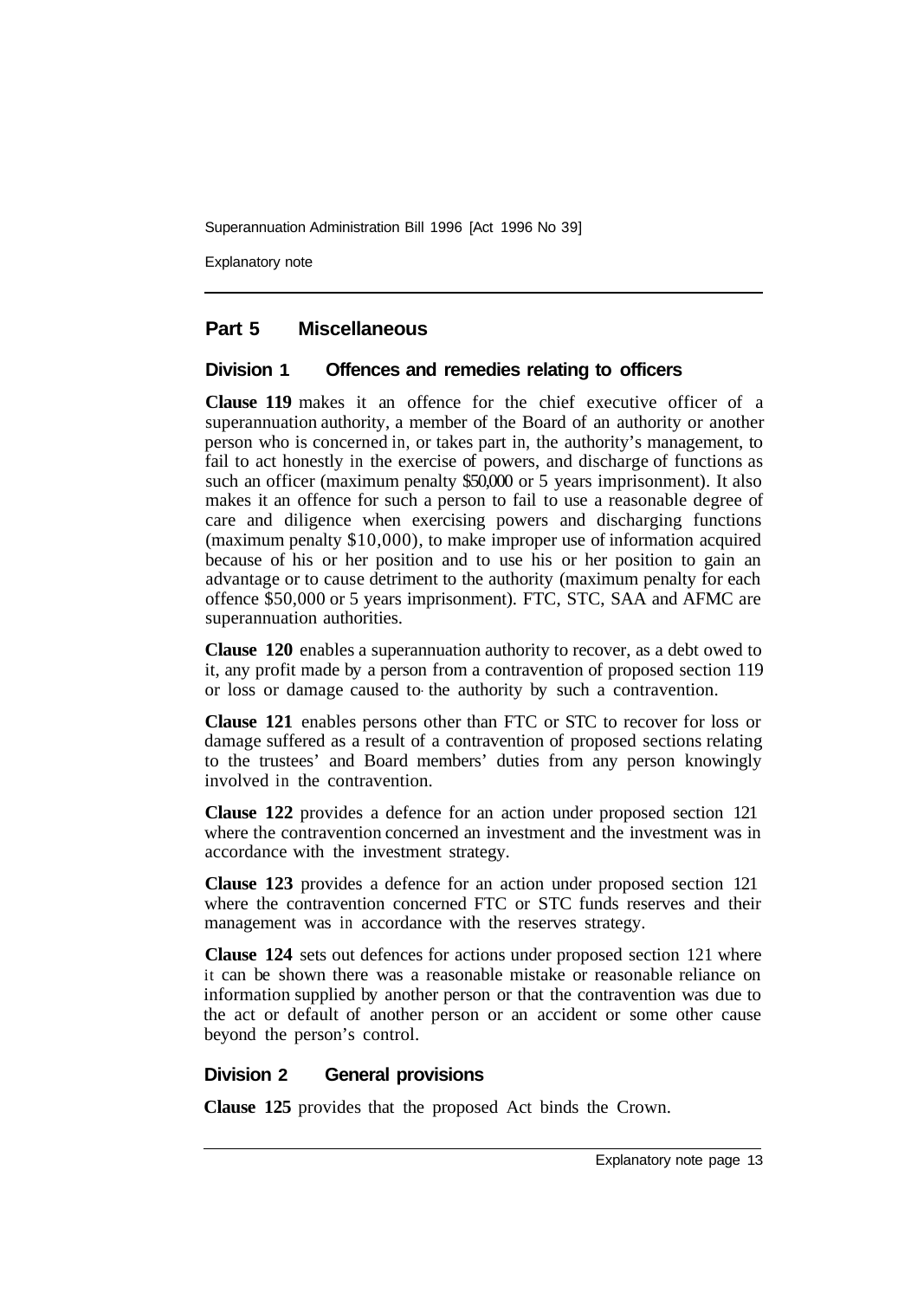Explanatory note

**Clause 126** provides that offences under the proposed Act are to be dealt with summarily by a Local Court or the Supreme Court in its summary jurisdiction. It limits the maximum penalty that may be imposed by a Local Court for an offence to \$5,000 or 12 months imprisonment, or both.

**Clause 127** provides for the Minister to approve the preparation of a trust deed providing for a superannuation scheme for the benefit of State public sector employees, or a class or classes of State public sector employees. The clause also provides for arrangements to be made to incorporate a trustee for any such scheme.

**Clause 128** enables regulations to be made in respect of the transfer of members of FTC or STC schemes to any such new superannuation scheme, and in relation to related matters.

**Clause 129** sets out the power to make regulations under the proposed Act.

**Clause 130** repeals the *Superannuation Administration Act 1991* and the *Superannuation Administration Amendment Act 1995.* 

**Clause 131** is a formal provision giving effect to Schedule 3 which contains savings and transitional provisions.

**Clause 132** is a formal provision giving effect to Schedule 4 which contains consequential amendments to other Acts.

**Clause 133** provides for the review of the Act by the Minister 5 years after the date of assent to the Act.

# **Schedule 1 Provisions relating to FTC Board**

#### **Part 1 Definitions**

Part 1 defines expressions used in the Schedule.

#### **Part 2 Members**

Part 2 contains provisions relating to the appointment and conditions and vacation of office of members.

### **Part 3 Procedure**

Part 3 contains provisions relating to the procedure of the Board.